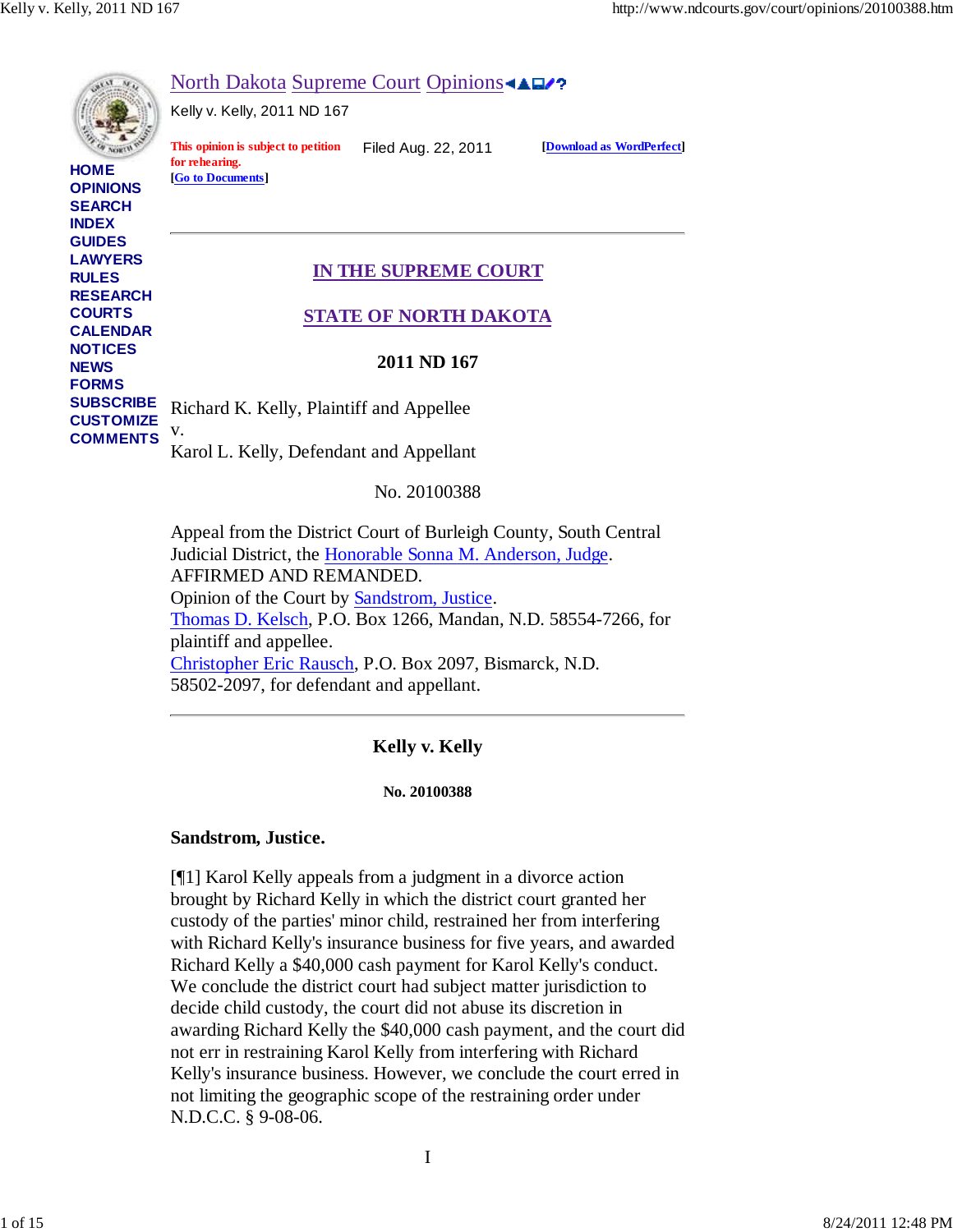[¶2] Richard Kelly is a non-Indian, and Karol Kelly and the parties' minor child are enrolled members of the Standing Rock Sioux Indian Tribe. The parties began a relationship in 1997, when both lived in South Dakota, where Richard Kelly operated his family's insurance agency in Sioux Falls with his father. The insurance agency specialized in selling insurance to Indian tribes, and Karol Kelly began working for the agency. Karol Kelly subsequently moved to Cannonball, where she owned land on the Standing Rock Sioux Indian Reservation, and she incorporated Great Plains Tribal Insurance to handle insurance accounts for tribal entities. Richard Kelly also moved to Cannonball, where he incorporated Kelly Insurance to handle tribal insurance accounts, and the couple lived on the land owned by Karol Kelly on the Standing Rock Sioux Indian Reservation. Karol Kelly worked at Kelly Insurance, preparing billing statements and sales proposals and assisting with clients. Richard and Karol Kelly were married in Nevada in 2003, and their minor child was born in Bismarck in 2003. The family lived together at Cannonball on the Standing Rock Sioux Indian Reservation until 2005, when Richard Kelly left the home and ultimately rented a condominium in Bismarck. In March 2006, Richard Kelly purchased a house in Bismarck, and he later moved Kelly Insurance to Bismarck.

[¶3] In December 2006, Richard Kelly brought this divorce action against Karol Kelly in state district court. Karol Kelly made a general appearance in the action and answered and counterclaimed, seeking a divorce, child custody, child support, spousal support, attorney fees, and an equitable division of the parties' marital property. While the state court divorce action was pending, Karol Kelly continued to work at Kelly Insurance in Bismarck until October 2007, when Richard Kelly terminated her employment. Richard Kelly claims the parties had attempted to reconcile while the divorce was pending and Karol Kelly and the minor child lived with him in Bismarck from March 2007 through June 2007.

[¶4] In December 2007, the parties disputed holiday visitation, and after a hearing, the state district court granted Richard Kelly holiday visitation. Karol Kelly subsequently moved to dismiss the state court divorce action for lack of subject matter jurisdiction, and on January 11, 2008, she filed a separate divorce action in the Standing Rock Sioux Tribal Court. The state court decided it had jurisdiction to dissolve the marriage, but ruled it lacked jurisdiction over the incidents of the marriage. A May 2008 state court judgment granted Richard Kelly a divorce from Karol Kelly, but dismissed the rest of the action.

[¶5] In Kelly v. Kelly, 2009 ND 20, ¶¶ 10-11, 759 N.W.2d 721, we concluded the state court had personal jurisdiction over Karol Kelly and ordinarily would have had subject matter jurisdiction to adjudicate the incidents of the marriage; however, we recognized the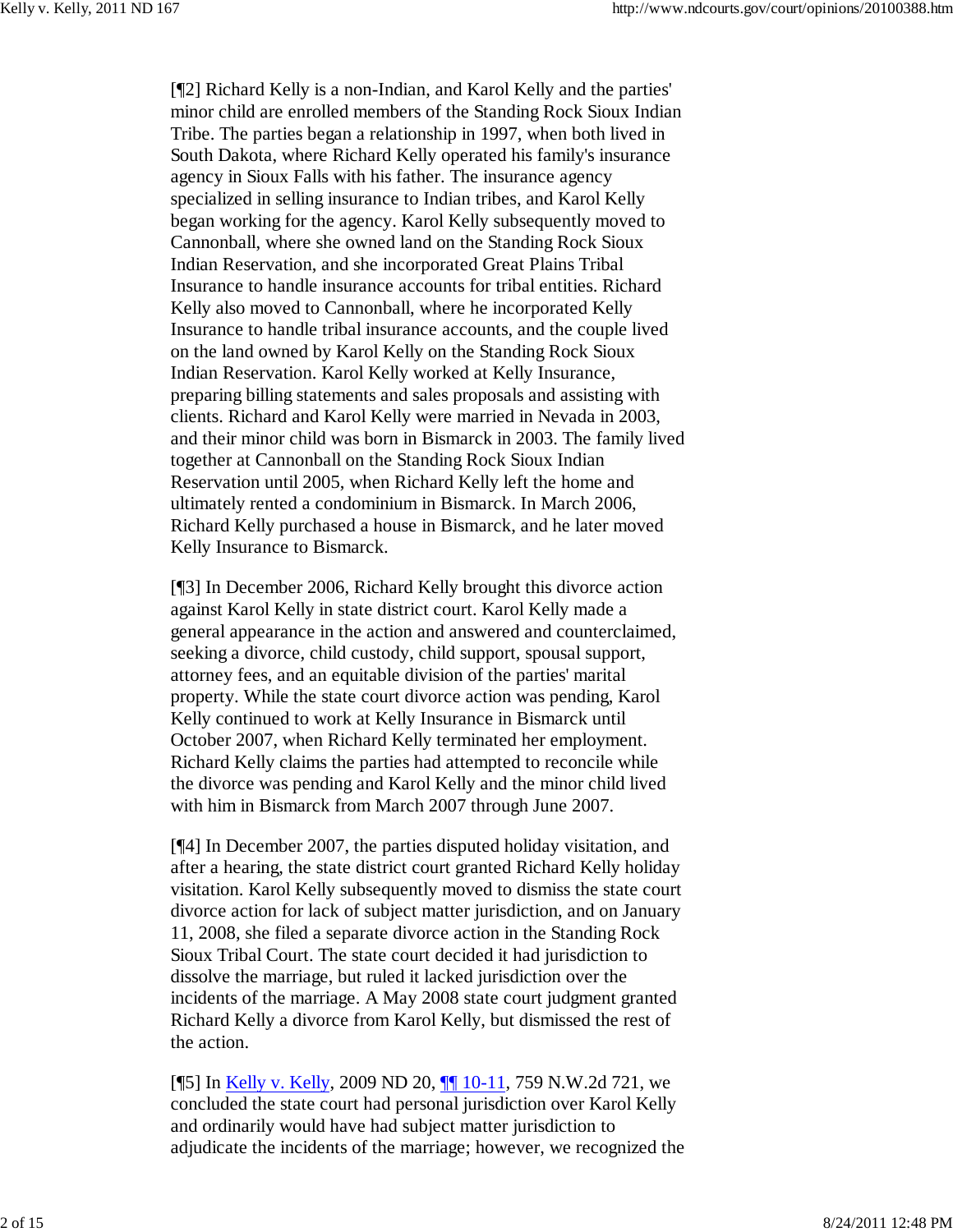jurisdictional issue was interrelated with tribal court jurisdiction and considerations of tribal sovereignty and autonomy. We held the state court had concurrent subject matter jurisdiction with the tribal court to adjudicate the incidents of the parties' marriage and the state court erred as a matter of law in concluding the tribal court had exclusive jurisdiction. Id. at ¶ 18. We nevertheless said our conclusion that the state court had concurrent jurisdiction with the tribal court over the incidents of the marriage did not end the inquiry, because there were separate statutory jurisdictional requirements involving "home state" status in the Uniform Child Custody Jurisdiction and Enforcement Act ("UCCJEA"), N.D.C.C. ch. 14-14.1, for a court of this State to exercise jurisdiction over child custody determinations. Kelly, at ¶ 19. We said the UCCJEA treated the tribe as a state, and we outlined the statutory requirements in N.D.C.C. § 14-14.1-12 for initial custody determinations in cases involving different states. Kelly, at  $\P$  19-23. We reversed the state court dismissal and remanded, stating:

The UCCJEA essentially prioritizes home state status, and if this state is the child's home state the district court has jurisdiction. If this state is not the child's home state, the court must determine whether another state is the home state and, if so, may only acquire jurisdiction if a court of the home state has declined jurisdiction. Thus, on remand, the parties should be given an opportunity to present evidence relevant to the jurisdictional facts, and the district court must determine whether this state, the reservation, or neither is the child's home state.

Although the UCCJEA governs jurisdiction of the determination of child custody, it does not control jurisdiction over the remaining issues in the divorce. Thus, even if the district court determines that the reservation is the child's home state and that the tribal court therefore has jurisdiction over child custody, the district court retains concurrent jurisdiction over the remaining incidents of the marriage and may choose to exercise that jurisdiction or defer to the tribal court if the court concludes that the tribal court is a more convenient forum.

Kelly, at  $\P$  21-22 (citations omitted).

[¶6] While Kelly was pending in this Court, the Standing Rock Sioux Tribal Court denied Richard Kelly's motion to dismiss the tribal court action on June 23, 2008, concluding the tribal court had jurisdiction to decide child custody. The tribal court judge thereafter disqualified himself, and on December 31, 2008, a different tribal court judge granted Richard Kelly's motion for a continuance for preparation of a custody investigator's report. This Court filed its decision in Kelly on February 3, 2009.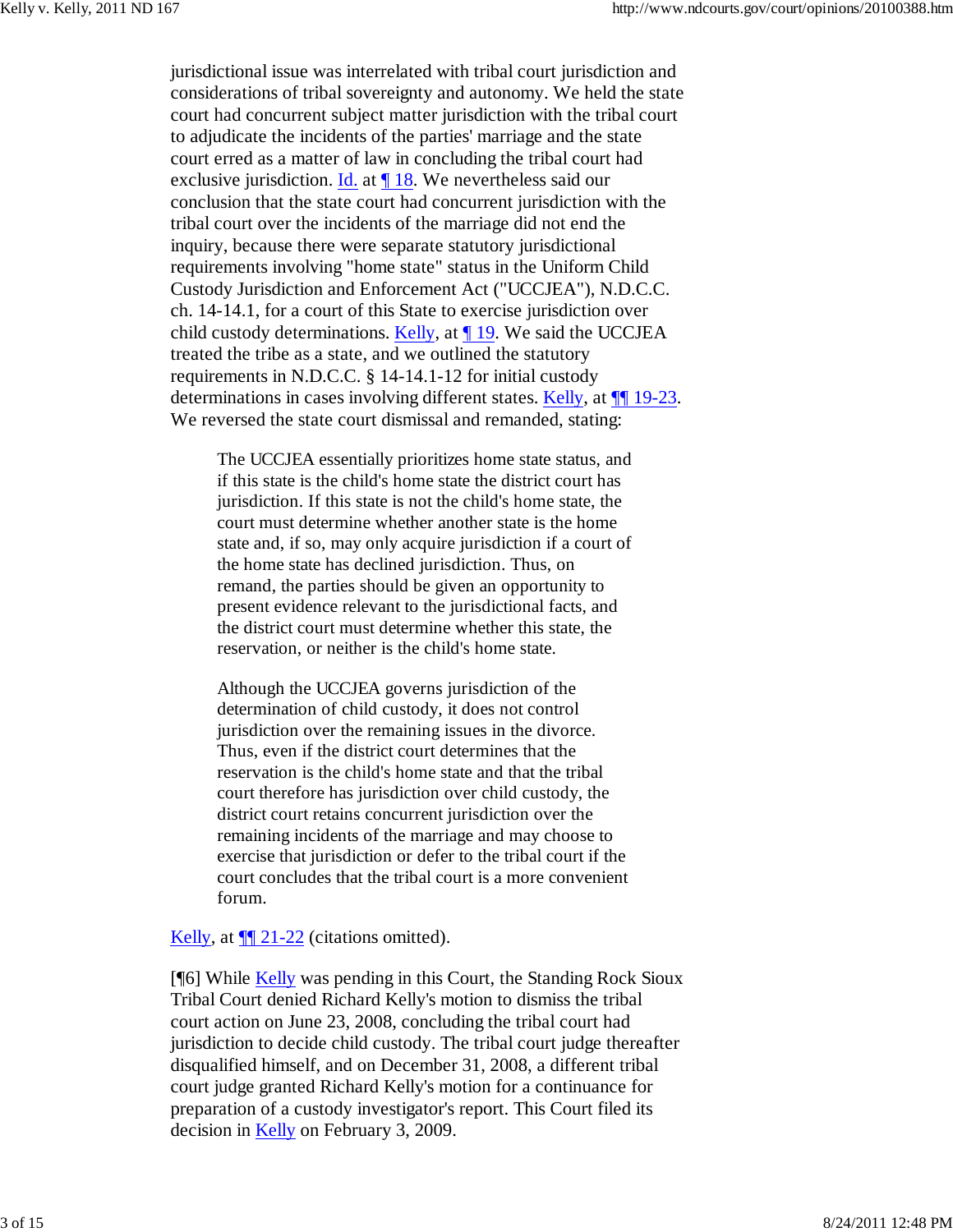$[$ [[7] On remand after Kelly, the state court asked the parties about the status of the tribal court action. The record reflects the Standing Rock Sioux Tribal Court dismissed Karol Kelly's tribal court divorce action with prejudice on April 8, 2009, about two months after this Court's decision in Kelly, because Karol Kelly had "willfully disregarded the [Tribal] Court's orders concerning the custody investigator." The record also includes a May 14, 2009, letter from the state court judge to the tribal court judge, in which the state court judge recognized the tribal court action had been dismissed with prejudice and said the state court would exercise its jurisdiction to resolve the case in a trial scheduled for January 2010.

[¶8] In May 2009, the state court issued interim custody and visitation orders. On January 8, 2010, Karol Kelly moved to dismiss the issue about child custody in the state court action, arguing the Standing Rock Sioux Indian Reservation was the child's home state and the state court lacked jurisdiction to decide custody, because the Standing Rock Sioux Tribal Court had not expressly declined jurisdiction and affirmatively deferred jurisdiction to the state court. Karol Kelly provided the state court with a decision by the Standing Rock Sioux Tribal Supreme Court issued on November 18, 2009, which reversed the Standing Rock Sioux Tribal Court's dismissal to the extent the action was dismissed with prejudice. In that decision, the Standing Rock Sioux Tribal Supreme Court ruled the tribal court's decision "failed to vest North Dakota with jurisdiction over the incidental issues that arose on the Standing Rock Indian Reservation involving a tribal member and her enrolled minor child who were both residents of the Standing Rock Indian Reservation." At the beginning of the January 12, 2010 trial, the state court acknowledged Karol Kelly's motion to dismiss the custody issue and indicated the court would take the motion under advisement and rule after completion of the trial. At trial, Karol Kelly testified she had begun another divorce action in the Standing Rock Sioux Tribal Court, but Richard Kelly testified he had not been personally served in the tribal court action.

[¶9] In a decision issued June 23, 2010, the state court acknowledged the Standing Rock Sioux Tribal Supreme Court's decision and said Karol Kelly had represented that she had refiled her tribal court divorce action, but she did not provide a case number for the refiled tribal court action and Richard Kelly testified he had not been served with a new tribal court action. The state court decided the child's "home state" was the Standing Rock Sioux Indian Reservation and said the state court had contacted the tribal court clerk's office in June 2010 and was informed tribal court records indicated no open cases involving Karol and Richard Kelly. The state court ruled the tribal court had declined to exercise jurisdiction as a result of Karol Kelly's unjustifiable conduct, and the state court decided it had jurisdiction over child custody. The state court awarded Karol Kelly custody of the parties' minor child,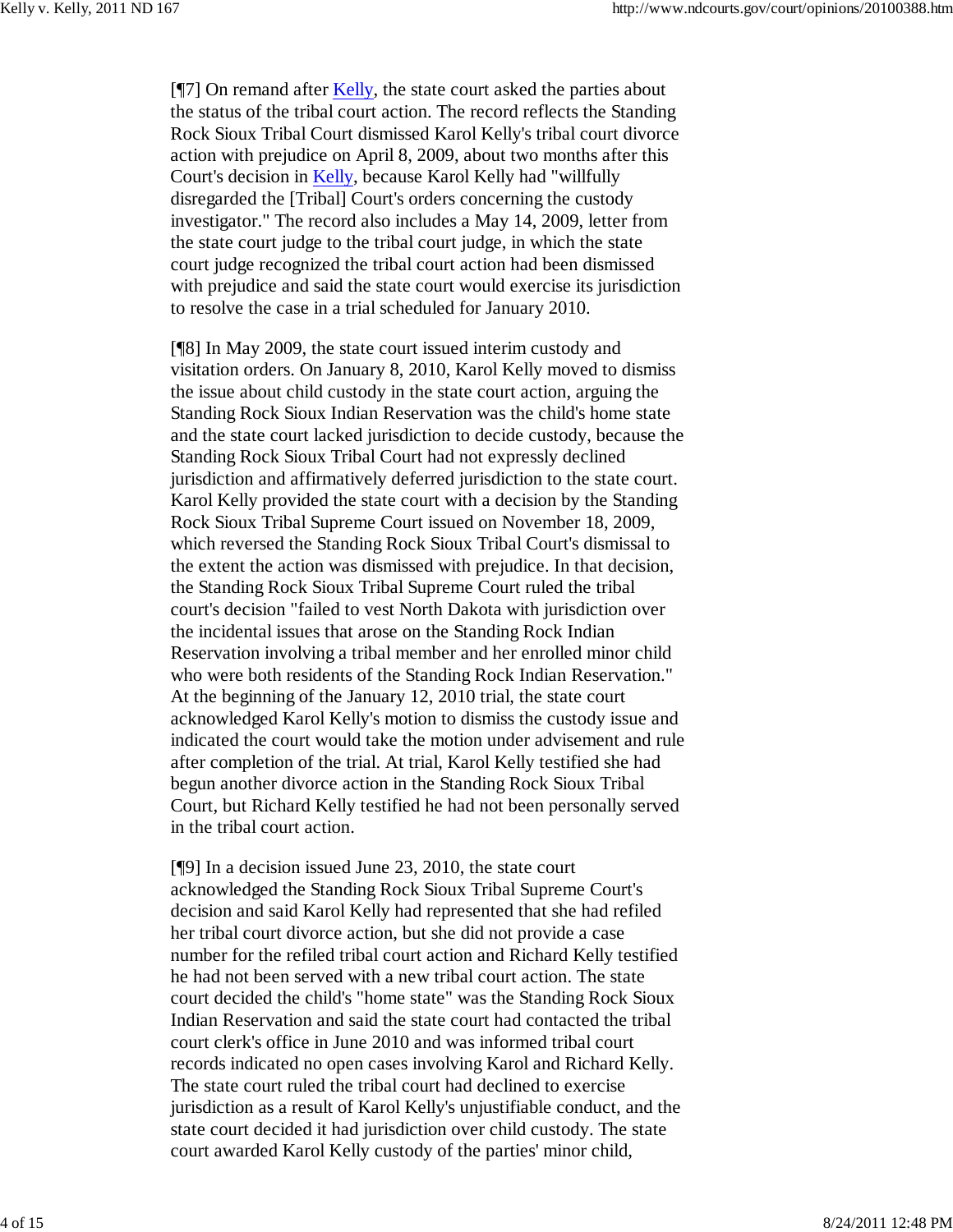distributed the parties' marital property, restrained Karol Kelly from interfering with Richard Kelly's insurance business for five years, and awarded Richard Kelly a \$40,000 cash payment in part for Karol Kelly's conduct in tribal court proceedings.

[¶10] Karol Kelly moved for reconsideration, arguing the tribal court had not declined jurisdiction over child custody. She provided the state court with documents from the tribal court indicating that in February 2010, she had served Richard Kelly with an amended complaint for the tribal court divorce action. Karol Kelly also provided the state court with March 2010 letters from both parties to the clerk of the Standing Rock Sioux Tribal Court, which indicated a hearing in tribal court was not necessary until after the state court issued its decision. Richard Kelly acknowledged there was a pending case in tribal court and was "uncertain as to why the Tribal Court Clerk told [the state court] otherwise." Karol Kelly's submission to the state court also included a document reflecting a tribal court judge had been assigned to the tribal court action on January 5, 2010, but does not otherwise indicate when that tribal court action was filed. The state district court denied Karol Kelly's motion for reconsideration, acknowledging there was a pending action in tribal court, but deciding it would "stand on the opinion and order already issued so that the appeals, if any may be filed and the case can move towards final resolution." A final judgment was entered, and Karol Kelly appealed.

[¶11] The district court had jurisdiction to decide the incidents of the parties' marriage under our decision in Kelly, and the primary issue in this case involves the district court's subject matter jurisdiction to decide child custody under N.D.C.C. § 14-14.1-12. Karol Kelly's appeal is timely under  $N.D.R.App.P. 4(a)$ . This Court has jurisdiction under N.D. Const. art. VI, §§ 2, 6, and N.D.C.C. § 28-27-01.

### II

[¶12] In Schirado v. Foote, 2010 ND 136, ¶ 7, 785 N.W.2d 235, we recently described our standard of review of a district court's determination of subject matter jurisdiction to decide child custody under the UCCJEA in a case involving Indian and non-Indian parents:

It is well settled under North Dakota law that challenges to a district court's subject matter jurisdiction are reviewed de novo when the jurisdictional facts are not in dispute. Harshberger v. Harshberger, 2006 ND 245, ¶ 16, 724 N.W.2d 148. When jurisdictional facts are disputed, the district court's decision on subject matter jurisdiction necessarily involves findings of fact and conclusions of law. Therefore, when disputed facts surround a challenge to the district court's subject matter jurisdiction, we are presented with a mixed question of law and fact. See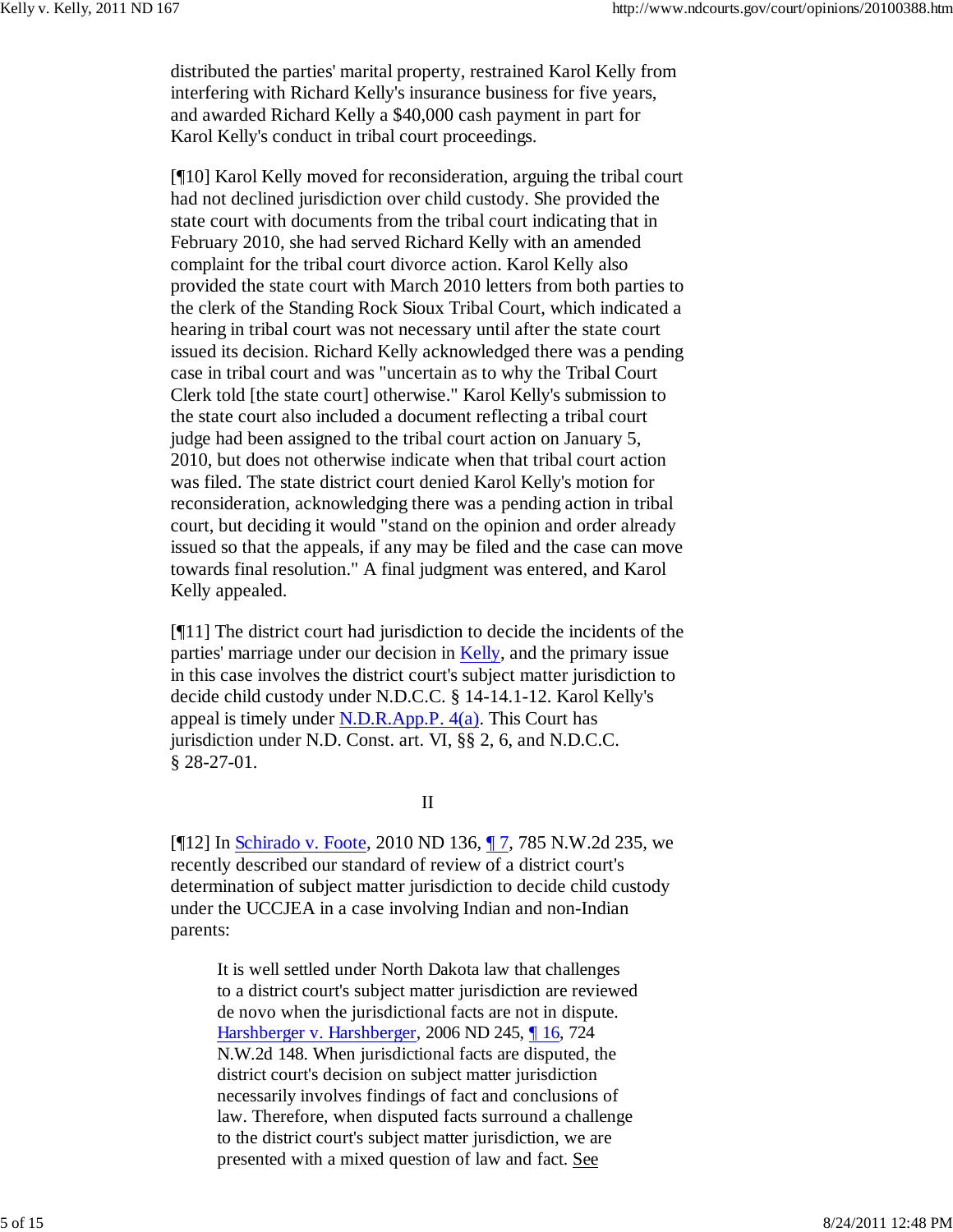Escobar v. Reisinger, 64 P.3d 514, 516 (N.M. Ct. App. 2003) (holding jurisdictional challenge under the Uniform Child Custody Jurisdictional Act ("UCCJA") is mixed question of law and fact). Under this standard, we review the "questions of law subject to the de novo standard of review [and the] findings of fact subject to the clearly erroneous standard of review." Wigginton v. Wigginton, 2005 ND 31, ¶ 13, 692 N.W.2d 108.

[¶13] Karol Kelly argues the state court erred in deciding it had subject matter jurisdiction to determine child custody. She asserts the Standing Rock Sioux Indian Reservation is the child's home state and claims there is a pending custody proceeding in the Standing Rock Sioux Tribal Court and that court has not declined to exercise jurisdiction over custody. Richard Kelly responds the Standing Rock Sioux Tribal Court has declined jurisdiction to decide custody and the state court properly exercised subject matter jurisdiction.

[¶14] Subject matter jurisdiction for interstate custody disputes is governed by the UCCJEA, N.D.C.C. ch. 14-14.1, enacted in North Dakota in 1999, and the Parental Kidnaping Prevention Act ("PKPA"), 28 U.S.C. § 1738A. Harshberger v. Harshberger, 2006 ND 245, ¶ 12, 724 N.W.2d 148. The UCCJEA was drafted by the National Conference of Commissioners on Uniform State Laws, and one of its stated purposes is to "[a]void jurisdictional competition and conflicts with courts of other States in matters of child custody which have in the past resulted in the shifting of children from State to State with harmful effects on their well-being." UCCJEA § 101 Comment, 9 U.L.A. 657 (Part 1A 1999). Subject matter jurisdiction is the court's power to hear and decide the general subject involved in the action. Albrecht v. Metro Area Ambulance, 1998 ND 132, ¶ 10, 580 N.W.2d 583. Subject matter jurisdiction cannot be conferred by agreement, consent, or waiver, and issues involving subject matter jurisdiction can be raised by the court at any time. Trottier v. Bird, 2001 ND 177, ¶¶ 5-6, 635 N.W.2d 157; UCCJEA § 201, Comment, at 673 ("since jurisdiction to make a child custody determination is subject matter jurisdiction, an agreement of the parties to confer jurisdiction on a court that would not otherwise have jurisdiction under this Act is ineffective").

[¶15] The UCCJEA establishes a priority for home state jurisdiction and generally provides for exclusive, continuing jurisdiction in the state issuing the initial child custody determination. Benson v. Benson, 2003 ND 131, ¶ 7, 667 N.W.2d 582; David Carl Minneman, Annot., Construction and Operation of Uniform Child Custody Jurisdiction and Enforcement Act, 100 A.L.R.5th 1, § 2[b] (2002). In Benson, at  $\sqrt{8}$ , this Court outlined a multi-step process for courts to follow in interstate custody disputes to determine whether to exercise jurisdiction under the UCCJEA and the PKPA:

First, a court must determine whether it has jurisdiction,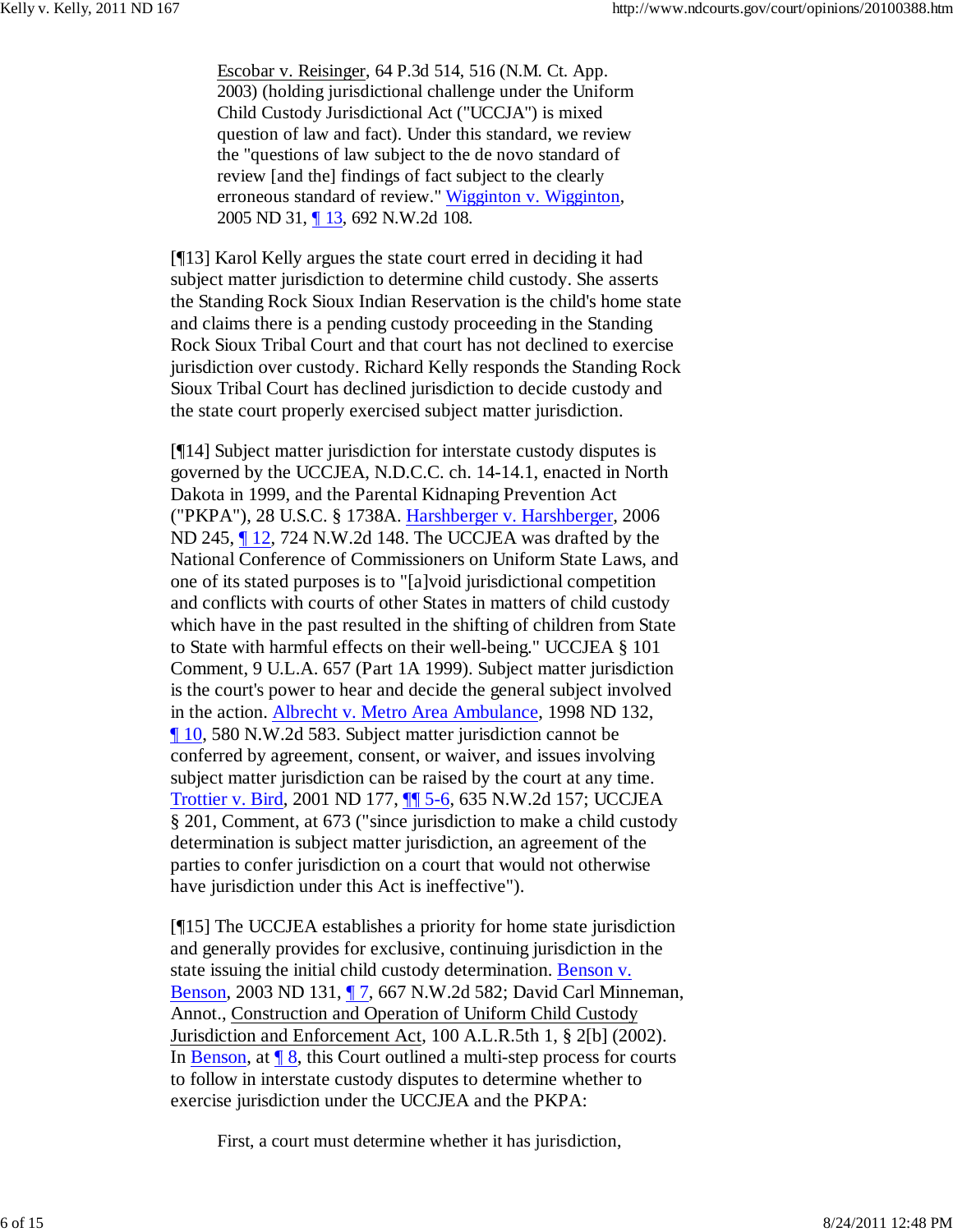and, if it finds that it does, it then must determine whether there is a custody proceeding pending or a decree made by another state which has jurisdiction. If there is a pending custody proceeding in another state, a court must follow the process in N.D.C.C. § 14-14.1-17 and PKPA § 1738A(g). A court may not modify a decree issued by another state, except as provided in N.D.C.C. § 14-14.1-14 and PKPA §§ 1738A(f) and (h). Finally, assuming there is neither a proceeding pending in another state nor a decree by which another state retains jurisdiction, the court may decline to exercise jurisdiction under N.D.C.C. § 14-14.1-18 on the basis of an inconvenient forum, and the court shall decline to exercise its jurisdiction under the provisions of N.D.C.C. § 14-14.1-19 if a person seeking to invoke the court's jurisdiction has engaged in unjustifiable conduct.

[¶16] The UCCJEA contemplates judicial cooperation as one of the methods for eliminating simultaneous custody proceedings, and the UCCJEA provides mechanisms for courts to cooperate with each other. See Kelly Gaines Stoner, The Uniform Child Custody Jurisdiction & Enforcement Act (UCCJEA)—A Metamorphosis of the Uniform Child Custody Jurisdiction Act (UCCJA), 75 N.D. L. Rev. 301, 307-09 (1999); UCCJEA § 112, Comment, at 669. The role of judicial communications is underscored by N.D.C.C. § 14-14.1-09(1), which provides "[a] court of this state may communicate with a court in another state concerning a proceeding arising under this chapter." Although communication between courts is generally discretionary, it is required in certain situations. See N.D.C.C. § 14-14.1-15(4) (court "shall immediately communicate with the other court" in situations involving temporary emergency jurisdiction); N.D.C.C. § 14-14.1-17(2) ("If the court determines that a child custody proceeding has been commenced in a court in another state having jurisdiction substantially in accordance with this chapter, the court of this state shall stay its proceeding and communicate with the court of the other state."); N.D.C.C. § 14-14.1-27 (if a proceeding for enforcement is begun in this state and "the court determines that a proceeding to modify the determination is pending in a court of another state having jurisdiction to modify the determination . . . , the enforcing court shall immediately communicate with the modifying court"); see also UCCJEA § 110, Comment, at 667.

[¶17] Section 14-14.1-12, N.D.C.C., establishes the procedure for deciding subject matter jurisdiction to make an initial child custody determination under the UCCJEA:

1. Except as otherwise provided in section 14-14.1-15 [Temporary emergency jurisdiction], a court of this state has jurisdiction to make an initial child custody determination only if: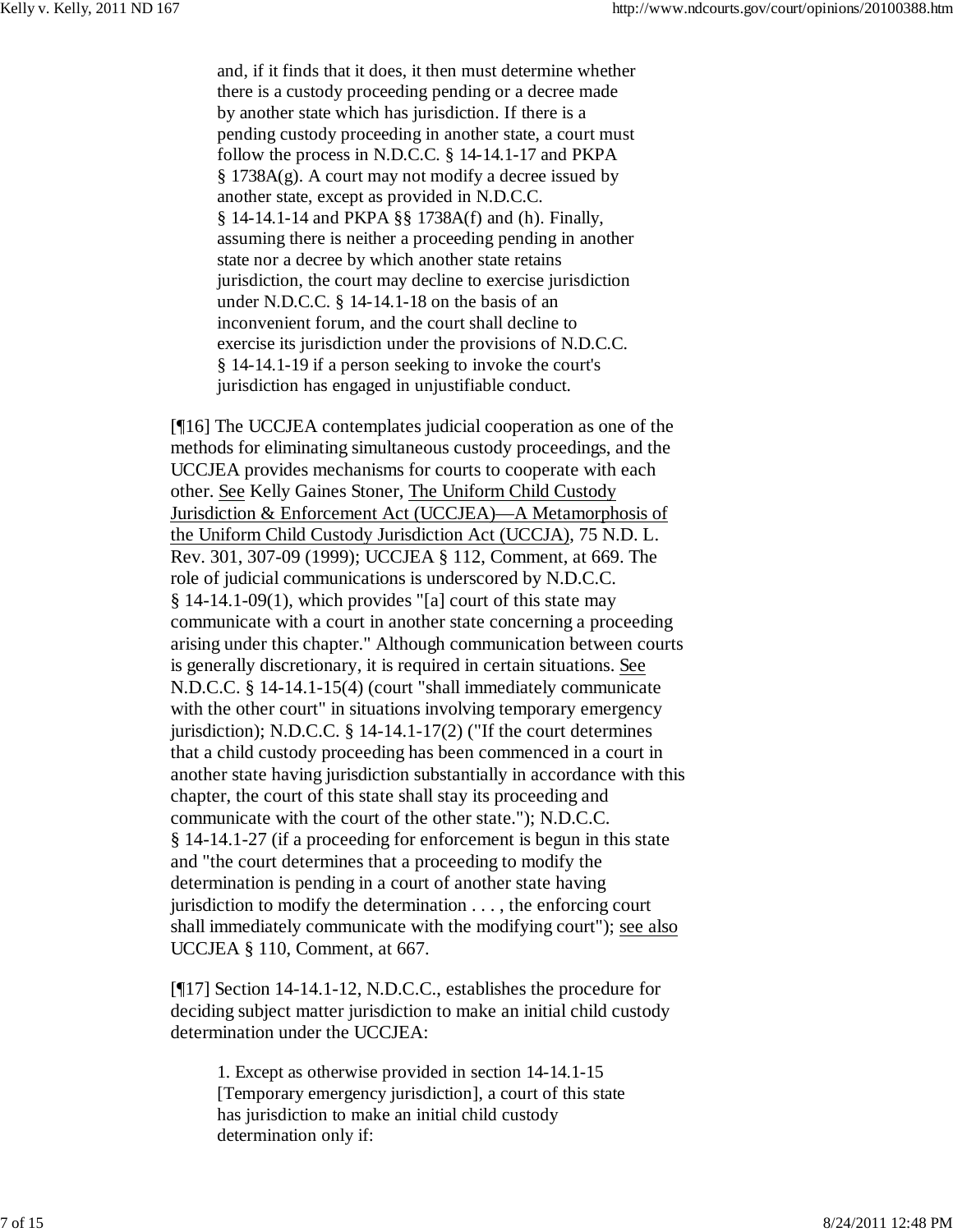a. This state is the home state of the child on the date of the commencement of the proceeding, or was the home state of the child within six months before the commencement of the proceeding, and the child is absent from this state but a parent or person acting as a parent continues to live in this state;

b. A court of another state does not have jurisdiction under subdivision a, or a court of the home state of the child has declined to exercise jurisdiction on the ground that this state is the more appropriate forum under section 14-14.1-18 [Inconvenient forum] or 14-14.1-19 [Jurisdiction declined by reason of conduct], and:

(1) The child and the child's parents, or the child and at least one parent or a person acting as a parent, have a significant connection with this state other than mere physical presence; and

(2) Substantial evidence is available in this state concerning the child's care, protection, training, and personal relationships;

c. All courts having jurisdiction under subdivision a or b have declined to exercise jurisdiction on the ground that a court of this state is the more appropriate forum to determine the custody of the child under section 14-14.1-18 or 14-14.1-19; or

d. No court of any other state would have jurisdiction under the criteria specified in subdivision a, b, or c.

2. Subsection 1 is the exclusive jurisdictional basis for making a child custody determination by a court of this state.

3. Physical presence of, or personal jurisdiction over, a party or a child is not necessary or sufficient to make a child custody determination.

[¶18] Under the UCCJEA, the Standing Rock Sioux Indian Reservation is a state. N.D.C.C. § 14-14.1-03(2). See Foote, 2010 ND 136, 12, 785 N.W.2d 235 ("Fort Berthold Indian Reservation is a state under the UCCJEA"). "'Home state' means the state in which a child lived with a parent or a person acting as a parent for at least six consecutive months immediately before the commencement of a child custody proceeding." N.D.C.C. § 14-14.1-01(6). The home state determination is made at commencement of a child custody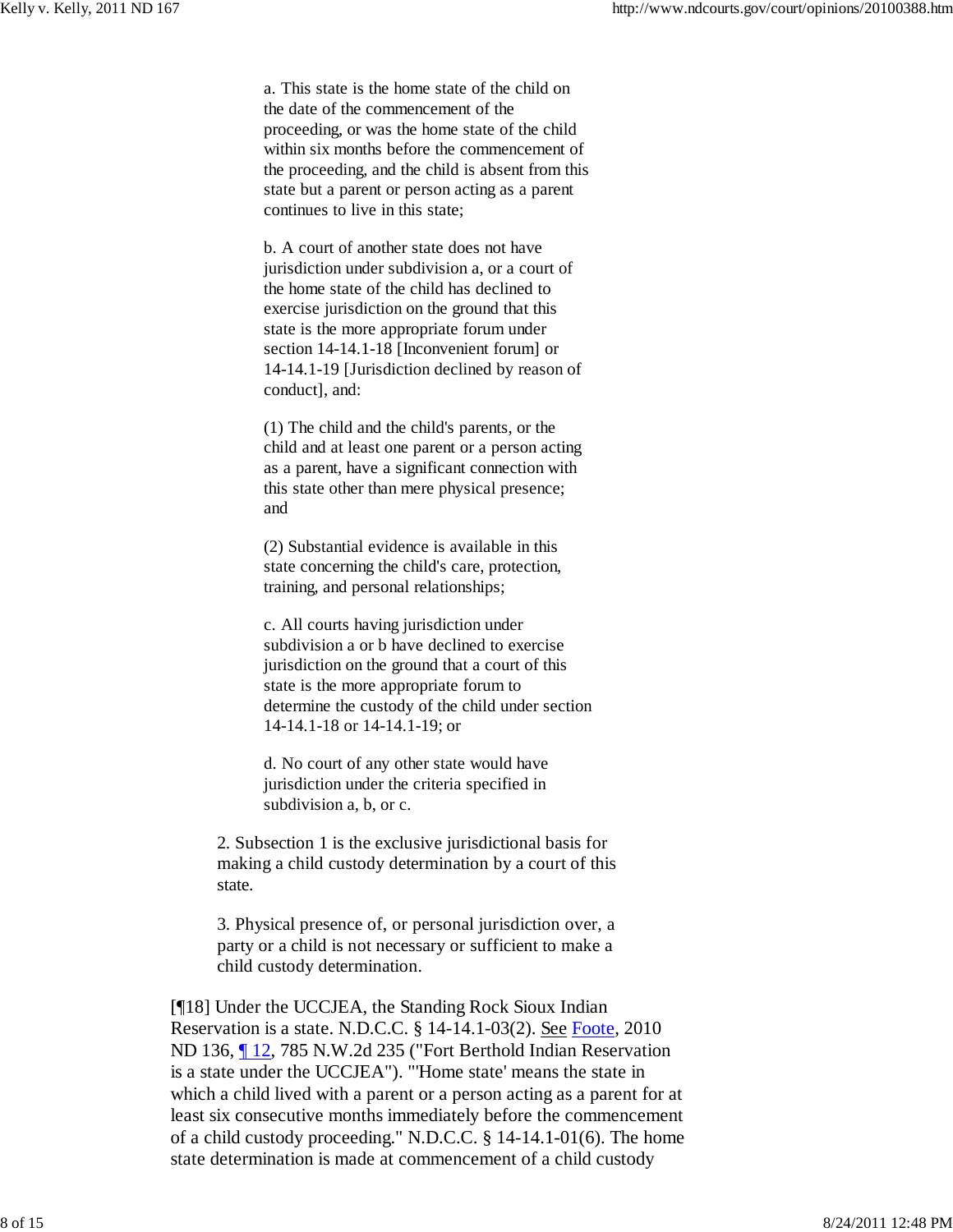proceeding, which means the filing of the first pleading in the proceeding. N.D.C.C.  $\S$  14-14.1-01(4) and (6). A "'child custody determination' means a judgment, decree, or other order of a court providing for the legal custody, physical custody, or visitation with respect to a child . . . includ[ing] a permanent, temporary, initial, and modification order," and a "'[c]hild custody proceeding' means a proceeding in which legal custody, physical custody, or visitation with respect to a child is an issue." N.D.C.C. § 14-14.1-01(2) and (3). An "'initial determination' means the first child custody determination concerning a particular child." N.D.C.C. § 14-14.1-01(7).

[¶19] The district court found the Standing Rock Sioux Indian Reservation was the child's "home state" when the state court child custody proceeding was begun, and the parties agree the Standing Rock Sioux Indian Reservation is the child's "home state." The issue here is whether a court of the home state has declined jurisdiction under N.D.C.C. § 14-14.1-12(1)(b) on the ground that North Dakota is the more appropriate forum under N.D.C.C. § 14-14.1-18 (Inconvenient forum), or under N.D.C.C. § 14-14.1-19 (Jurisdiction declined by reason of conduct) and there is a significant connection with North Dakota and substantial evidence about the child is available in North Dakota.

[¶20] After this Court remanded the proceeding to the state court in Kelly, 2009 ND 20, ¶ 24, 759 N.W.2d 721, the Standing Rock Sioux Tribal Court dismissed Karol Kelly's tribal court divorce action with prejudice on April 8, 2009. The state court judge thereafter wrote a May 14, 2009, letter to the tribal court judge with copies to counsel for the parties in which the state court judge recognized the tribal court action had been dismissed with prejudice and said the state court would exercise its jurisdiction to resolve the case. In May 2009, the state court issued interim custody and visitation orders. The record does not reflect the state court was then informed of any pending appeal of the tribal court dismissal with prejudice, and at that time, the operative tribal court decision was the dismissal with prejudice, which terminated the tribal court action. See Hilzendager v. Skwarok, 335 N.W.2d 768, 775 (N.D. 1983) (dismissal of an action with prejudice terminates the action). This record does not reflect the parties provided any other information about tribal court proceedings to the state court during that time frame. See N.D.C.C. § 14-14.1-20(4) ("Each party has a continuing duty to inform the court of any proceeding in this or any other state that could affect the current proceeding."). On the face of that record, the state court issued an interim child custody determination in May 2009, which constituted the first or initial child custody determination under the plain language of N.D.C.C. § 14-14.1-01(2) that a child custody determination includes a "permanent, temporary, initial, and modification order" for "legal custody, physical custody, or visitation with respect to a child." In the face of an existing Standing Rock Sioux Tribal Court decision explicitly dismissing the tribal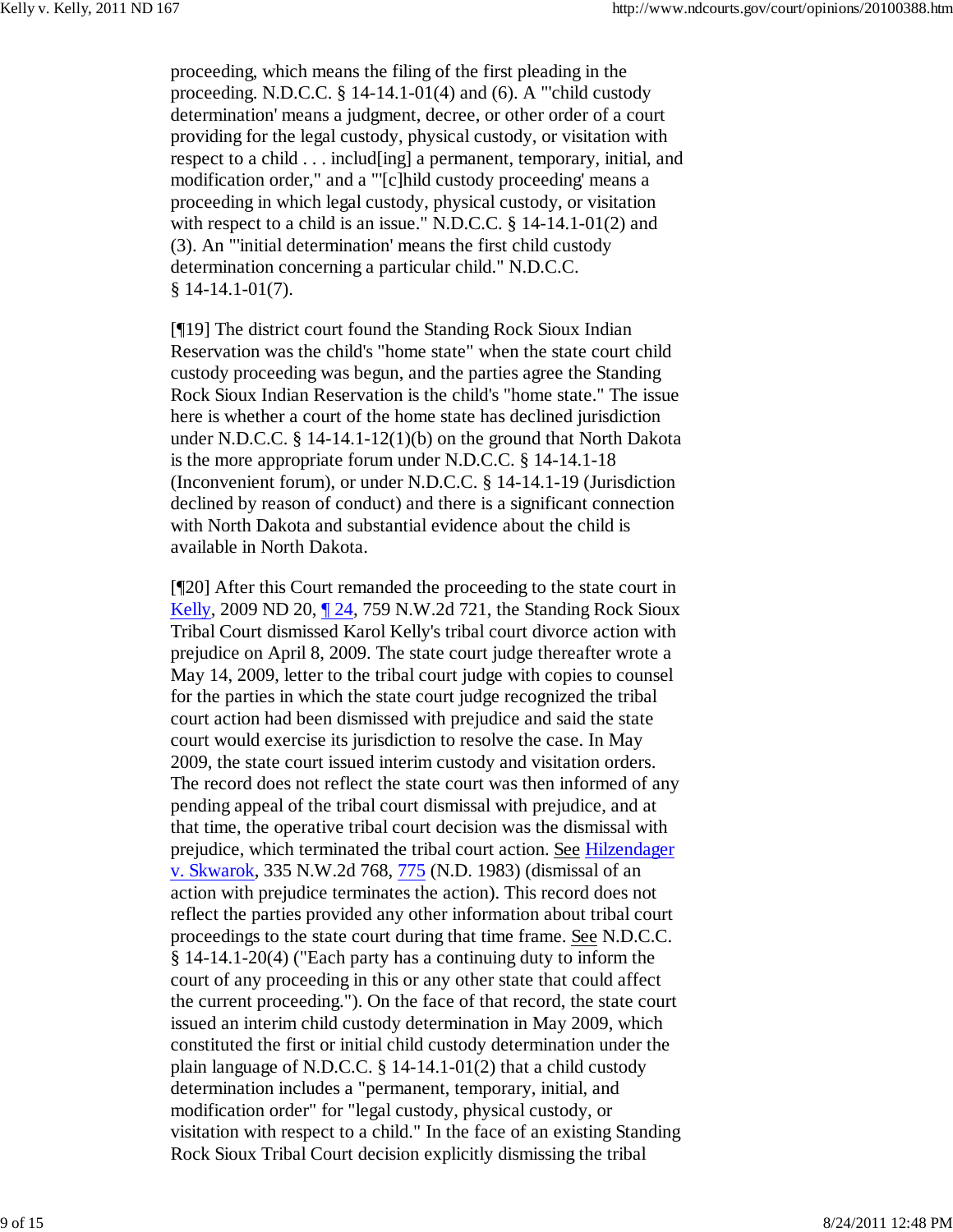court action with prejudice, we conclude the state court did not err in effectively treating the dismissal with prejudice as a declination of jurisdiction by the tribal court and in making an initial "temporary" child custody determination that was consistent with N.D.C.C. § 14-14.1-12(1)(b). Because the state court's initial custody determination was consistent with N.D.C.C. § 14-14.1-12(1)(b), the state court thereafter had exclusive continuing jurisdiction over child custody until:

a. A court of this state determines that neither the child, nor the child and one parent, nor the child and a person acting as a parent have a significant connection with this state and that substantial evidence is no longer available in this state concerning the child's care, protection, training, and personal relationships; or

b. A court of this state or a court of another state determines that the child, the child's parents, and any person acting as a parent do not presently reside in this state.

N.D.C.C. § 14-14.1-13(1).

[¶21] We conclude the state court did not err in applying the UCCJEA when it issued an initial child custody determination in May 2009 and thereafter retained exclusive continuing jurisdiction over child custody subject to the provisions of N.D.C.C.  $\S$  14-14.1-13(1)(a) and (b). We therefore hold the state court had subject matter jurisdiction to decide the child custody issue.

III

[¶22] Karol Kelly argues the district court erred in restraining her from contacting Kelly Insurance clients or carriers for five years. She contends a divorce court does not have jurisdiction to restrain an individual's chosen profession. She argues the injunction violates public policy as an invalid restraint on her livelihood and the district court erred in incorporating into this case for five years a temporary restraining order issued in another state district court case brought by Kelly Insurance against her. Richard Kelly responds the district court had discretion to restrain Karol Kelly from interfering with the operation of Kelly Insurance in the context of her economic misconduct and the distribution of marital property, including Kelly Insurance, in this divorce action.

[¶23] A district court has a wide range of discretion under N.D.C.C. § 14-05-24 to equitably distribute marital property in a divorce action. Volk v. Volk, 376 N.W.2d 16, 18 (N.D. 1985). Thus, we have recognized a divorce court has authority to order the partition of property. Volk v. Volk, 404 N.W.2d 495, 499 (N.D. 1987). A divorce court may designate terms for payment of a sum representing one spouse's share of a business that is subject to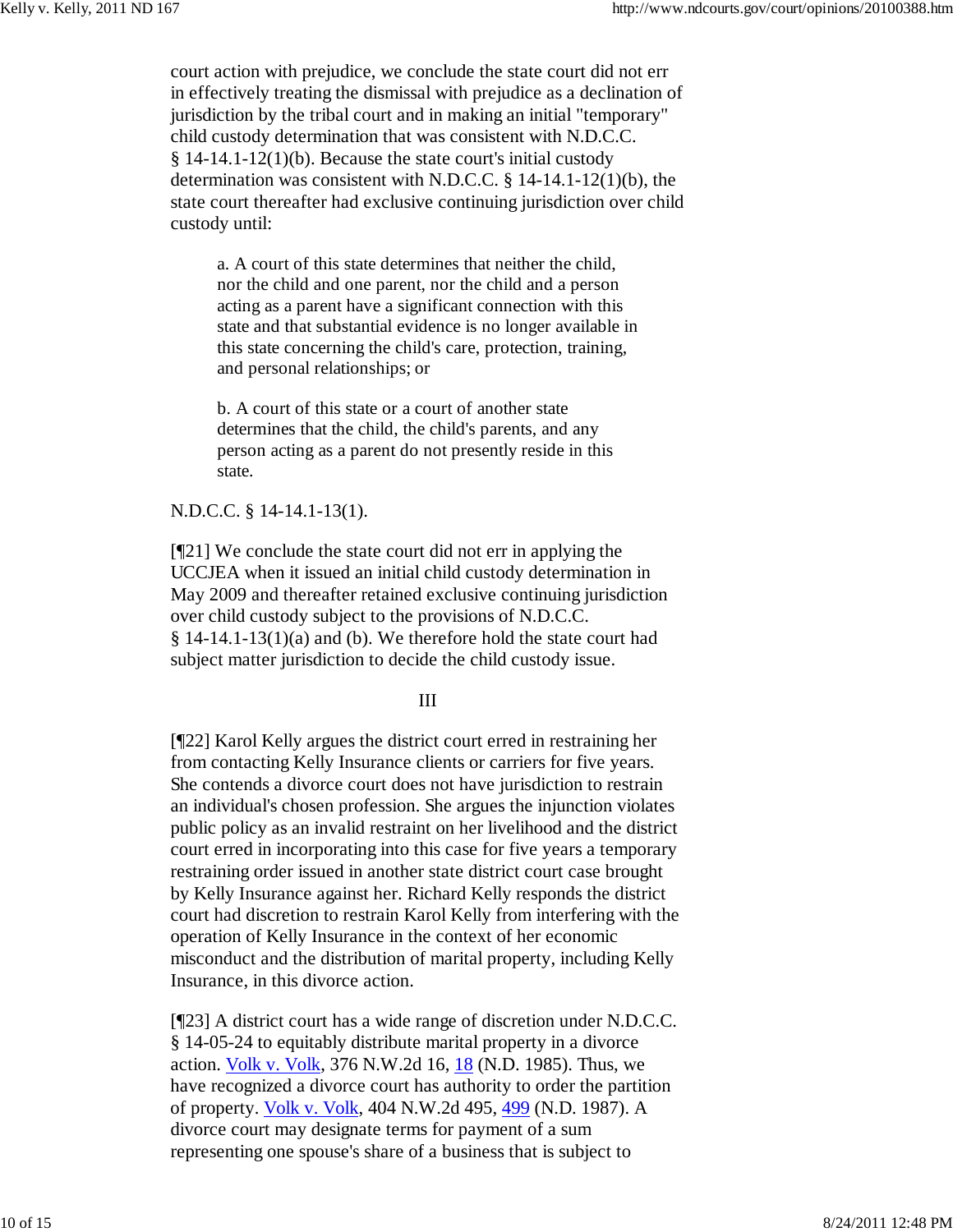distribution. Heley v. Heley, 506 N.W.2d 715, 718 (N.D. 1993). A district court has authority under N.D.C.C. § 14-05-24(2) to redistribute marital property if one party fails to comply with the terms of an initial court order distributing property and debts. Waldie v. Waldie, 2008 ND 97, ¶ 13, 748 N.W.2d 683. A district court also may appoint a receiver, trustee, or conservator to sell property and wind up a marriage dissolution. Rummel v. Rummel, 265 N.W.2d 230, 235-36 (N.D. 1978). Those authorities recognize that a district court adjudicating a divorce action has authority necessary to render a property distribution effective.

[¶24] Other courts have recognized that a divorce court may restrain one party from interfering with a business distributed in a divorce action to protect the goodwill of the business. See Fischer v. Fischer, 834 P.2d 270, 272 (Col. Ct. App. 1992); Lord v. Lord, 454 A.2d 830, 834-35 (Me. 1983); Holland v. Holland, 2001 WY 113, ¶¶ 10-20, 35 P.3d 409.

[¶25] In Lord, 454 A.2d at 834, the Maine Supreme Judicial Court said a trial court had authority in a divorce action to order a non-competition agreement when necessary for an effective distribution of property, but said non-competition agreements were contrary to public policy and would be enforced only to the extent they were reasonable and were no broader than necessary to protect the business interests at issue. In Lord at 832, the court distributed an insurance agency and imposed a covenant requiring one spouse "'not to engage, either directly or indirectly on her own or in the employ of another, in the insurance business in any form for a period of seven (7) years within a radius of 60 miles of the Town of Machias.'" The court decided the scope of the non-competition agreement ordered in that case was too broad and remanded to determine the scope of any restraint necessary to protect the value of the distributed asset:

The restrictions imposed by the non-competition agreement are severe. Plaintiff would be totally precluded from her employment as a licensed insurance agent for seven years within a 60 mile radius of Machias. The only evidence which supports the rationality of such a severe restriction is the fact that similar terms were imposed when the parties "bought out" three agencies in the Machias area. The fact that such terms were acceptable in a voluntary sale does not establish that they are reasonably necessary to preservation of the value of good will. The record does not reveal whether the value determined for good will is premised solely upon renewal income from the customer pool or whether it includes a measure of value for sources of new business within the market area. There is a critical need for specificity in this regard since the validity of any restraint will depend upon the need for protecting the value of the asset. The record in this case does not provide an adequate basis to support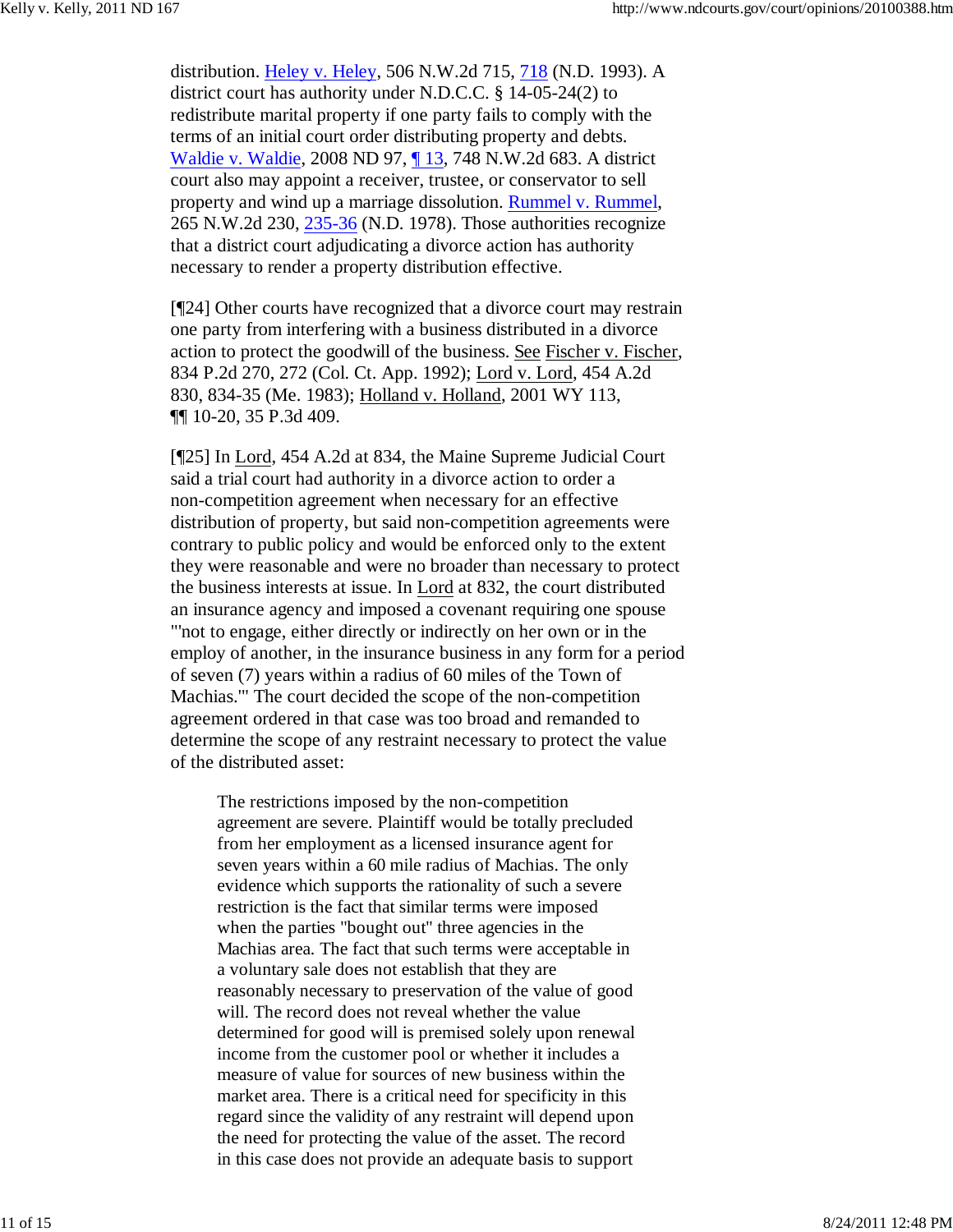the imposition of the restrictions ordered.

Lord, at 835.

[¶26] In Holland, 2001 WY 113, ¶¶ 3, 7, 10-20, 35 P.3d 409, the Wyoming Supreme Court considered whether a requirement that a husband not compete in a family dry cleaning business for his lifetime was unenforceable as a matter of law. The court held the lifetime covenant not to compete was not unreasonable under the circumstances of that case, including the husband's stated purpose of driving the wife out of business through direct competition and his financial means to do so. Id. at ¶ 20.

[¶27] In Fischer, 834 P.2d at 272-73, the Colorado Court of Appeals concluded a trial court had authority in a dissolution action to use a covenant not to compete to protect the goodwill of a business awarded to one party, provided the covenant was not otherwise precluded by a Colorado statutory provision regarding covenants not to compete. See Colo. Rev. Stat. § 8-2-113(2) (2010). The court explained the transfer of a business interest to one spouse as part of a divorce court's distribution of property was analogous to a sale of a business under the provisions of the statute authorizing covenants not to compete. Fischer, at 273.

[¶28] Section 9-08-06, N.D.C.C., deals with contracts for restraint of business in North Dakota and provides:

Every contract by which anyone is restrained from exercising a lawful profession, trade, or business of any kind is to that extent void, except:

1. One who sells the goodwill of a business may agree with the buyer to refrain from carrying on a similar business within a specified county, city, or a part of either, so long as the buyer or any person deriving title to the goodwill from the buyer carries on a like business therein.

2. Partners, upon or in anticipation of a dissolution of the partnership, may agree that all or any number of them will not carry on a similar business within the same city where the partnership business has been transacted, or within a specified part thereof.

[¶29] We have recognized that contractual covenants not to compete represent an application of public policy and may or may not be valid under the parameters of N.D.C.C. § 9-08-06. See Warner & Co. v. Solberg, 2001 ND 156, **[1]** 11-20, 634 N.W.2d 65; Earthworks, Inc. v. Sehn, 553 N.W.2d 490, 493-94 (N.D. 1996); Lire, Inc. v. Bob's Pizza Inn Rests., Inc., 541 N.W.2d 432, 435 n.2 (N.D. 1995). We have said N.D.C.C. § 9-08-06 prohibits an excessive restraint on a person's exercise of a lawful profession,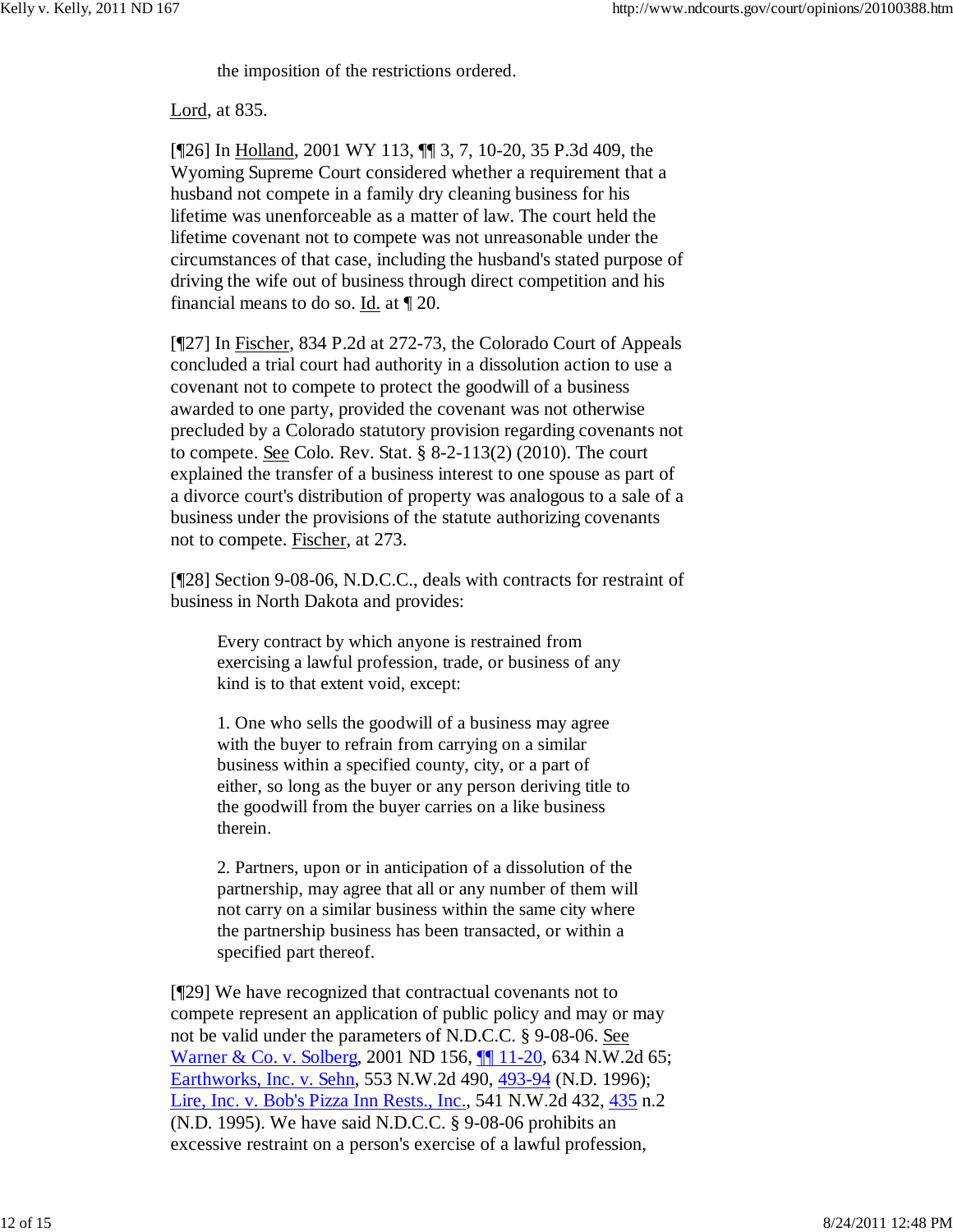trade, or business as an employer as well as an employee. Spectrum Emergency Care, Inc. v. St. Joseph's Hosp. & Health Ctr., 479 N.W.2d 848, 852-53 (N.D. 1992). One of the exceptions in N.D.C.C. § 9-08-06 authorizes a restraint on competition with the sale of a business and its goodwill. Earthworks, at 493.

[¶30] Here, the district court awarded Kelly Insurance to Richard Kelly after finding the agency had a value of \$340,000, including goodwill. The court also found that Karol Kelly actively solicited insurance business from Indian tribes for her company, Great Plains Tribal Insurance, in direct competition with Kelly Insurance and that her unauthorized deposits of some renewals into accounts for Great Plains constituted economic misconduct. The district court restrained Karol Kelly from interfering in any way with the operation of Kelly Insurance for five years under the terms of a temporary restraining order issued in a pending state court action by Kelly Insurance against Karol Kelly. The court's decision was explicitly tied to the goodwill of Kelly Insurance, a business awarded to Richard Kelly under the divorce judgment.

[¶31] We conclude the district court had authority to restrain Karol Kelly's interference with Kelly Insurance to protect the goodwill of the company under the circumstances in this case. Although the provisions for contractual restraints on a business in N.D.C.C. § 9-08-06(1) are not directly applicable to property distributions in a divorce decree, we conclude public policy and legal consistency warrant the district court exercising its authority to distribute marital property in conformity with limitations imposed on contracting parties in N.D.C.C. § 9-08-06. See Fischer, 834 P.2d at 272-73. The court restrained Karol Kelly from interfering with the operation of Kelly Insurance for five years. Evidence in this record supports the court's findings and decision. The court's order, however, does not include the geographic limitations of N.D.C.C. § 9-08-06(1), and we remand for application of the limitations of that statute to the restraining order.

# IV

[¶32] Karol Kelly argues the district court erred in awarding Richard Kelly \$40,000 in attorney fees as a sanction payable within 90 days of the judgment. She argues the state court did not have jurisdiction to award Richard Kelly attorney fees for her actions in tribal court and there was no evidence to establish the amount of attorney fees expended by Richard Kelly in state court. She also asserts the court erred in requiring her to pay the money within 90 days of the judgment. Richard Kelly responds he incurred a total of \$72,539 in attorney fees, and the state court did not abuse its discretion in awarding him \$40,000 in attorney fees payable within 90 days of the judgment.

[¶33] The district court awarded Richard Kelly a \$40,000 "cash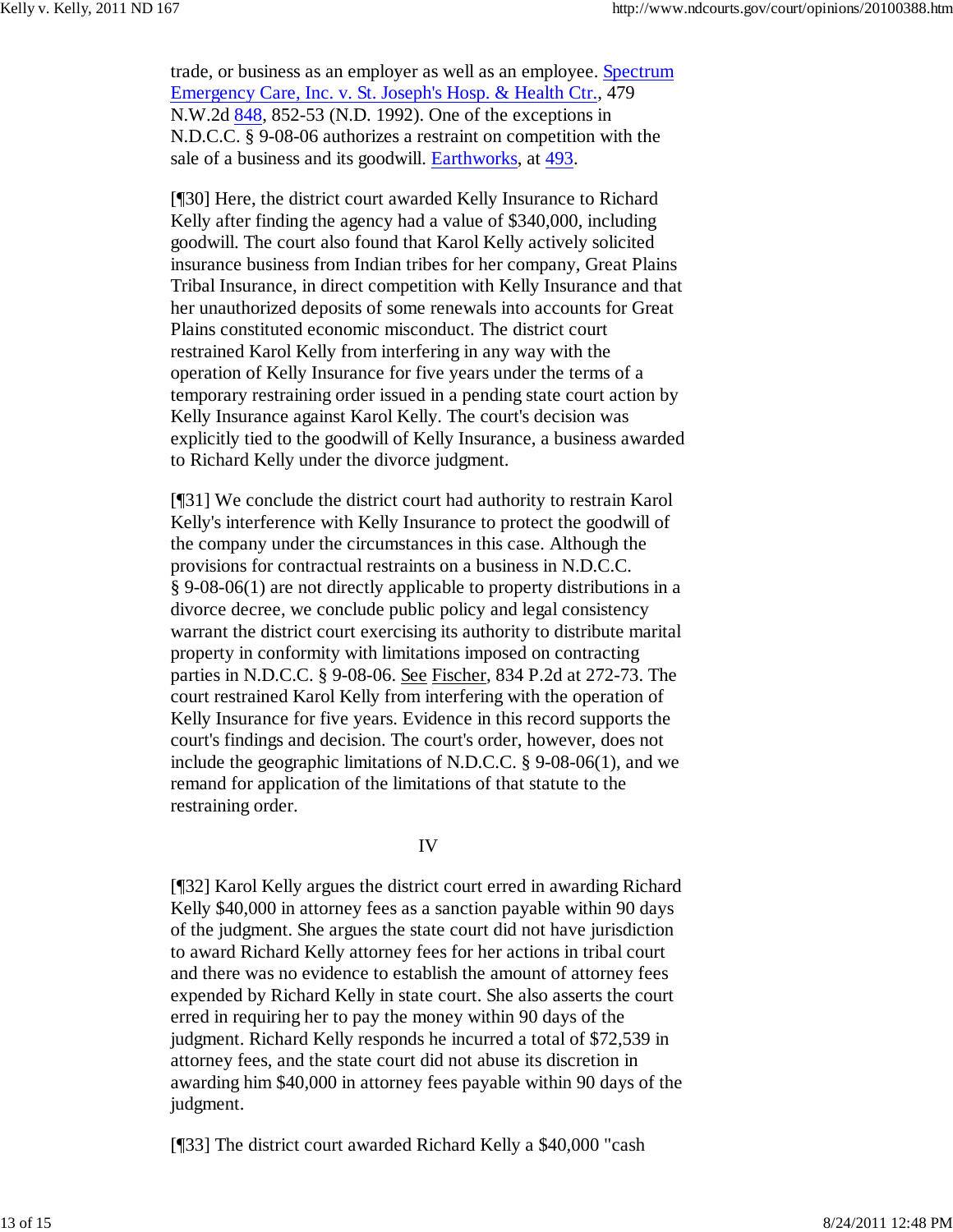payment," finding Karol Kelly's actions in tribal court substantially increased the amount of attorney fees incurred by Richard Kelly in finally obtaining a divorce, and concluding:

Due to Karol's willful behavior in failing to cooperate with the Tribal Court divorce proceedings, which resulted in the ultimate dismissal of the Tribal Court Action and it's [sic] subsequent appeal, and which behavior on the part of Karol served no useful or legitimate purpose other than to increase the amount of legal fees and expenses incurred by Richard, the Court awards Richard a cash payment due from Karol in the amount of \$40,000, payable within 90 days of the date of Judgment in this action.

[¶34] Under N.D.C.C. § 14-05-23, the primary standard governing an award of attorney fees in a divorce action is one spouse's needs and the other spouse's ability to pay. Oldham v. Oldham, 2004 ND 62, ¶ 16, 677 N.W.2d 196. Under that statute, we have recognized that where a party's actions have unreasonably increased the time spent on a case, attorney fees may be appropriate. Entzie v. Entzie, 2010 ND 194, ¶ 32, 789 N.W.2d 550; Dronen v. Dronen, 2009 ND 70, ¶ 50, 764 N.W.2d 675, Eberhardt v. Eberhardt, 2003 ND 199, ¶ 20, 672 N.W.2d 659; Reiser v. Reiser, 2001 ND 6, ¶ 15, 621 N.W.2d 348; Kautzman v. Kautzman, 1998 ND 192, ¶ 32, 585 N.W.2d 561; Foreng v. Foreng, 509 N.W.2d 38, 41 (N.D. 1993).

[¶35] A district court also has inherent authority to sanction a litigant for misconduct. Entzie, 2010 ND 194, ¶ 32, 789 N.W.2d 550; Dronen v. Dronen, 2009 ND 70, ¶ 51, 764 N.W.2d 675. "'Sanctions must be reasonably proportionate to the misconduct.'" Dronen, at  $\P$  52 (quoting Dethloff v. Dethloff, 1998 ND 45,  $\P$  16, 574 N.W2d 867). When sanctioning a party for misconduct, a district court should consider and make findings on the culpability or state of mind of the party against whom sanctions are being imposed, the prejudice to the moving party, the impact of the prejudice on the moving party's ability to present or defend the party's case, and the availability of less severe sanctions. Entzie, at  $\P$  32; Dronen, at  $\P$  52; Dethloff, at  $\P$  16.

[¶36] A district court has discretion in awarding attorney fees as a sanction in divorce actions. Dronen, 2009 ND 70, 151, 764 N.W.2d 675. An award of attorney fees as a sanction will not be disturbed on appeal unless the court abuses its discretion. Id. A court abuses its discretion when it acts in an arbitrary, unreasonable, or unconscionable manner, when it misinterprets or misapplies the law, or when its decision is not the product of a rational mental process leading to a reasoned determination. Martinson v. Martinson, 2010 ND 110, ¶ 15, 783 N.W.2d 633.

[¶37] The district court's award of a "cash payment due from Karol [Kelly] in the amount of \$40,000" is not explicitly denominated as